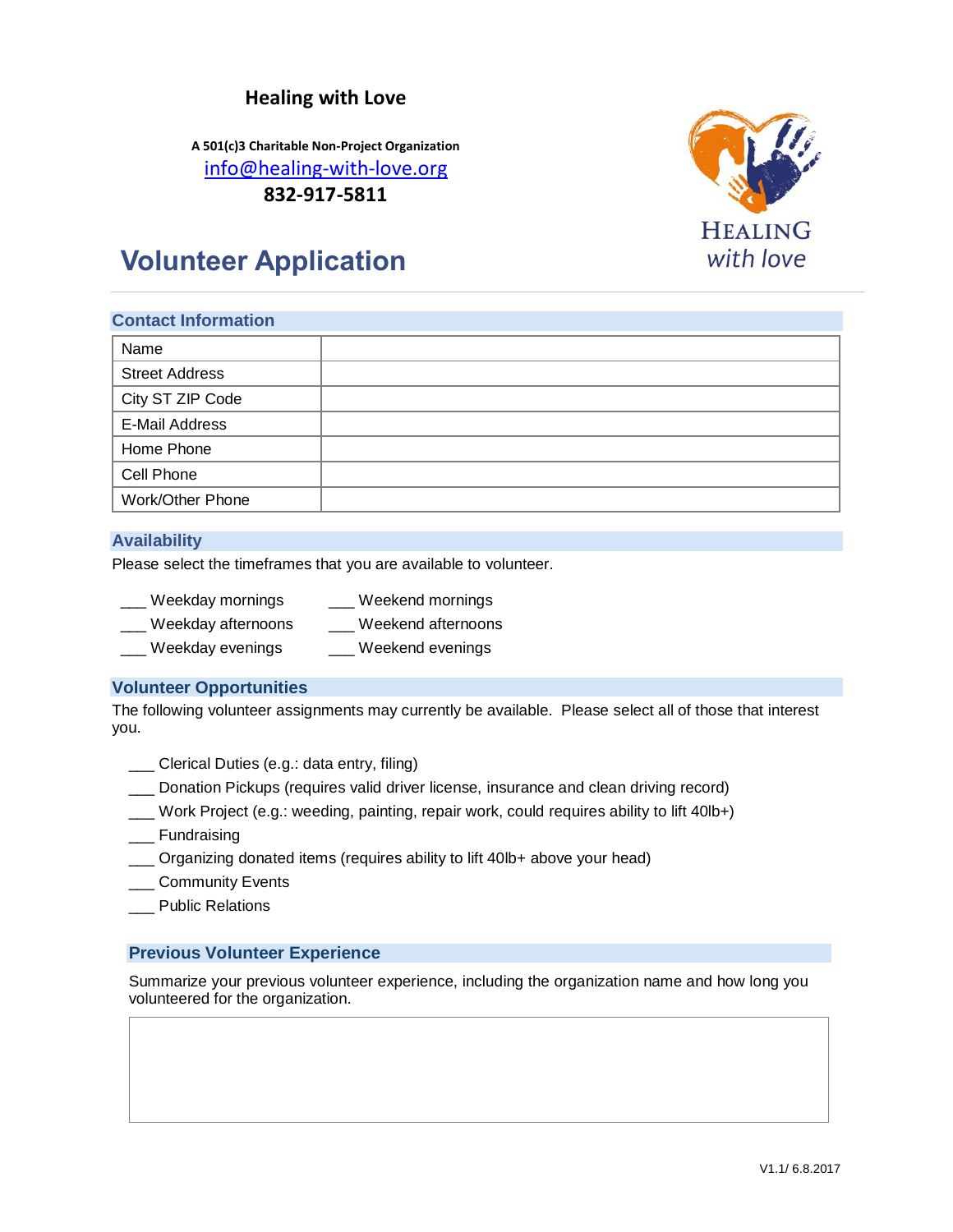#### **Special Skills or Qualifications**

Do you have any of the following skills? Please select all that apply.

| <b>Public Relations</b> | Marketing/Advertising              |  |
|-------------------------|------------------------------------|--|
| Fundraising             | <b>Grant Writing</b>               |  |
| Website Design          | Clerical Skills (e.g.: Data Entry) |  |
| Inventory/Supply Chain  | Photography                        |  |

Summarize other special skills and qualifications you have acquired from employment, previous volunteer work, or through other activities, including hobbies or sports.

### **Employment**

Are you currently employed? \_\_\_ Yes \_\_\_\_ No

| Employers        |  |
|------------------|--|
| Street Address   |  |
| City ST ZIP Code |  |

How long have you worked for this company? \_\_\_

#### **Emergency Contact**

| Name                  |  |
|-----------------------|--|
| <b>Street Address</b> |  |
| City ST ZIP Code      |  |
| Home Phone            |  |
| Work Phone            |  |
| E-Mail Address        |  |

*Over, Please* →